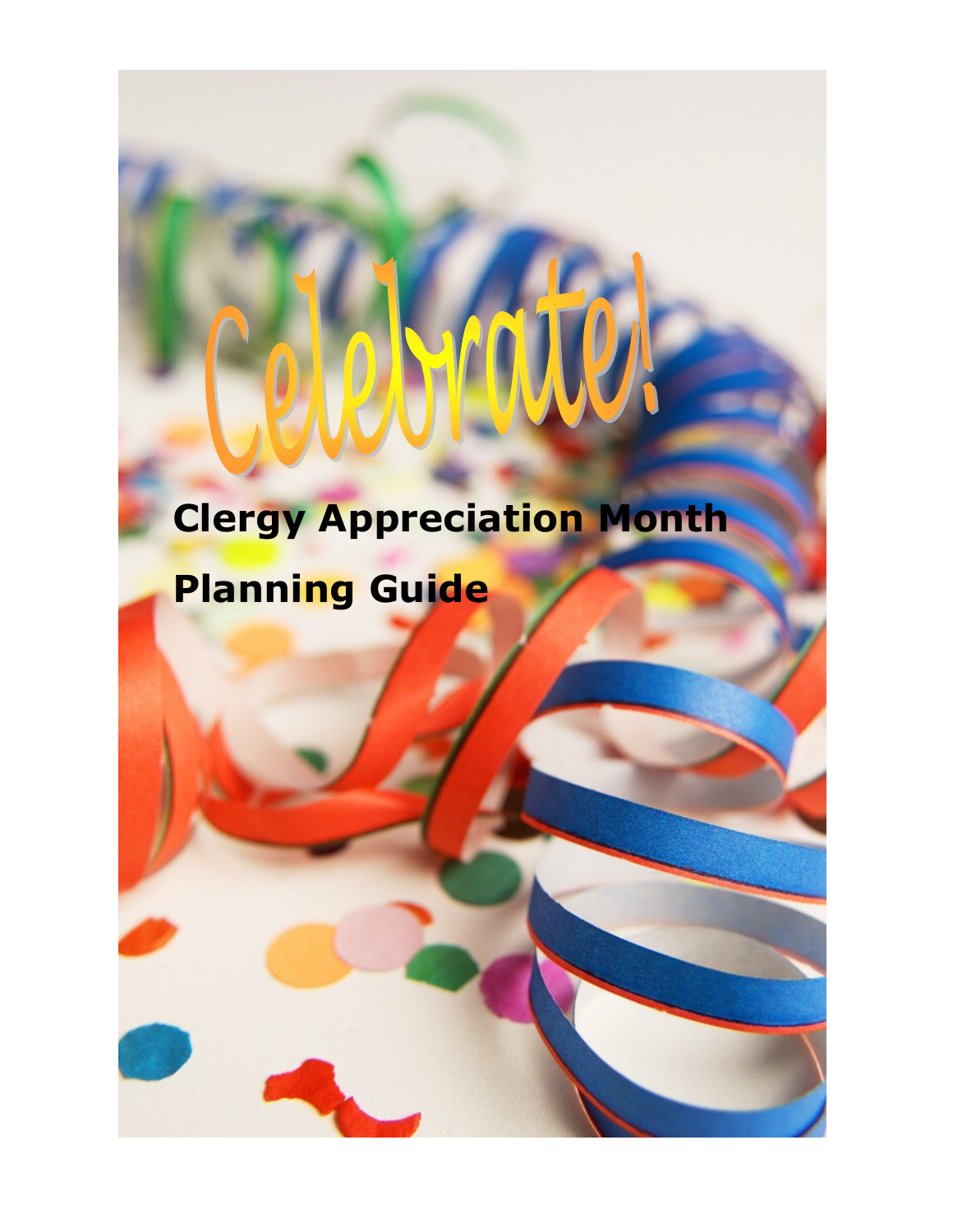

# **Clergy Appreciation Month Guide**

Making A Memorable Celebration

### **"Every Moses Needs an Aaron"**

hank you for expressing an interest in the annual celebration of Clergy Appreciation Month in October. Focus on the Family believes in the significant role that pastors and their families play in the local church and community.

As former pastors ourselves, we want to come alongside them and be their faithful "Aaron" in this generation. We want to encourage and support them, help shoulder their burdens, strengthen their families, ignite their faith and applaud their efforts.

We exist to serve pastors as he serves His Bride, the church. We sincerely appreciate your desire to do something special for your pastors and their families. It's a great opportunity to say "thank you". We know they will be grateful. We were!



Every Moses Needs an Aaron **"When Moses' hands grew tired...Aaron and Hur held his hands up - one on one side, one on the other - so that his hands remained steady" (Exodus** 

|--|

| Thank You                      | 3  |
|--------------------------------|----|
| Why Honor Pastors?             | 4  |
| Making A Difference            | 5  |
| <b>Planning Guidelines</b>     | 5  |
| <b>Celebration Suggestions</b> | 6  |
| Tangible Expressions           | 10 |
| Invest in your Pastor          | 12 |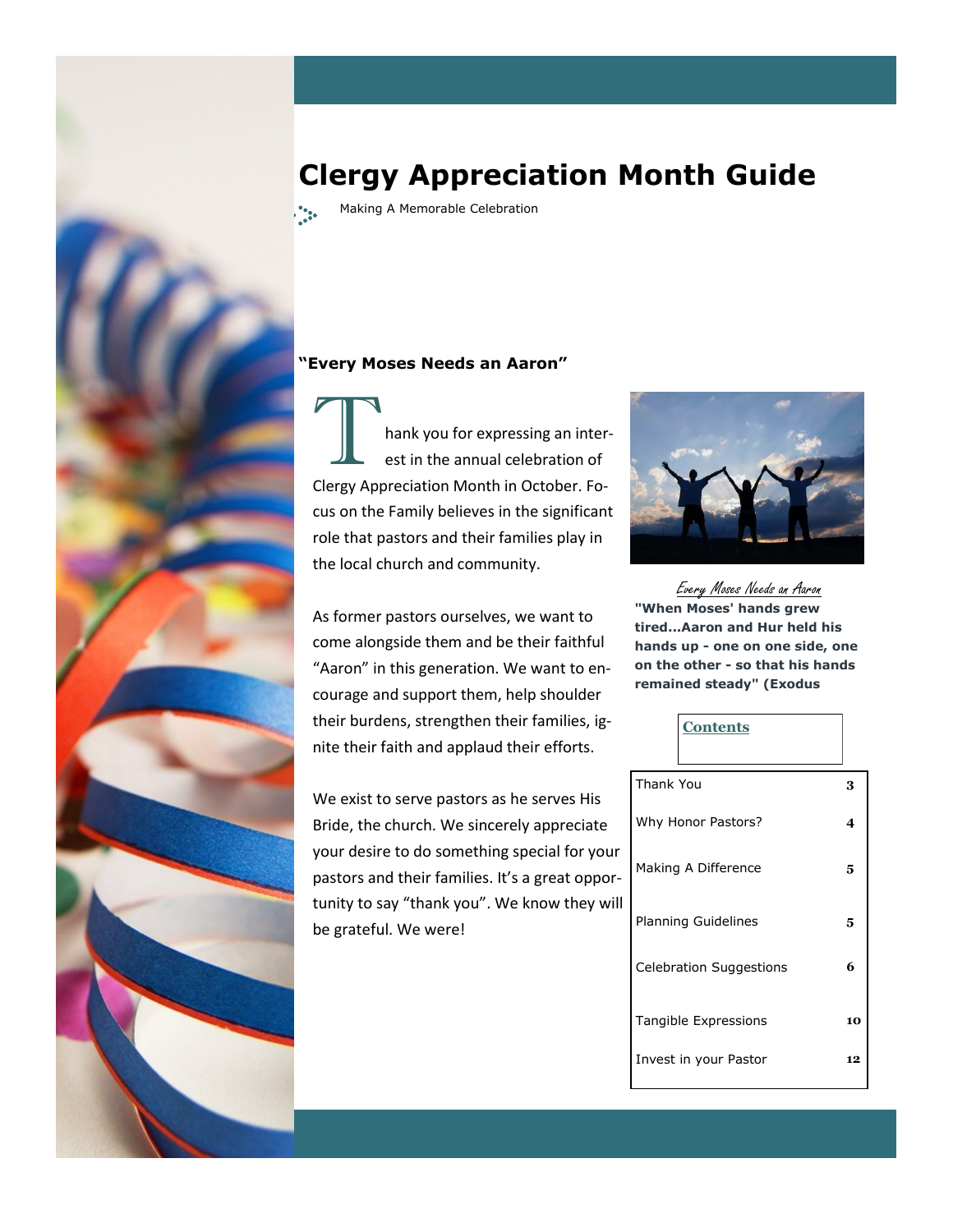# **Clergy Appreciation Month Guide**

October 2011

The extended the preciation emphasis is in October but we also want to encour-<br>age you to celebrate, honor and affirm your pastor all year long. Often<br>pasters and their families feel isolated and burnt out and often wonder pastors and their families feel isolated and burnt out and often wonder if what they are doing is making a difference. Take time to appreciate the pastors in your congregation. In this guide you will find lots of tips and ideas on how to do just that.

Focus on the Family is joining with radio stations and church groups to encourage people of faith around the globe to say to those is ministry, "You are appreciated and loved!" We would encourage you to join us and select a weekend service in October that is best for your congregation to honor your entire pastoral staff and their families.

In this Clergy Appreciation guide you will find material that is designed to help you to promote and implement an observance. We urge you to begin your plans early since some ideas can require a substantial amount of time to develop.

Focus on the Family will be lending its support in the form of public service announcements airing on your local Christian radio stations and through general new releases to the printed media.



Thank you for honoring your pastoral staff.



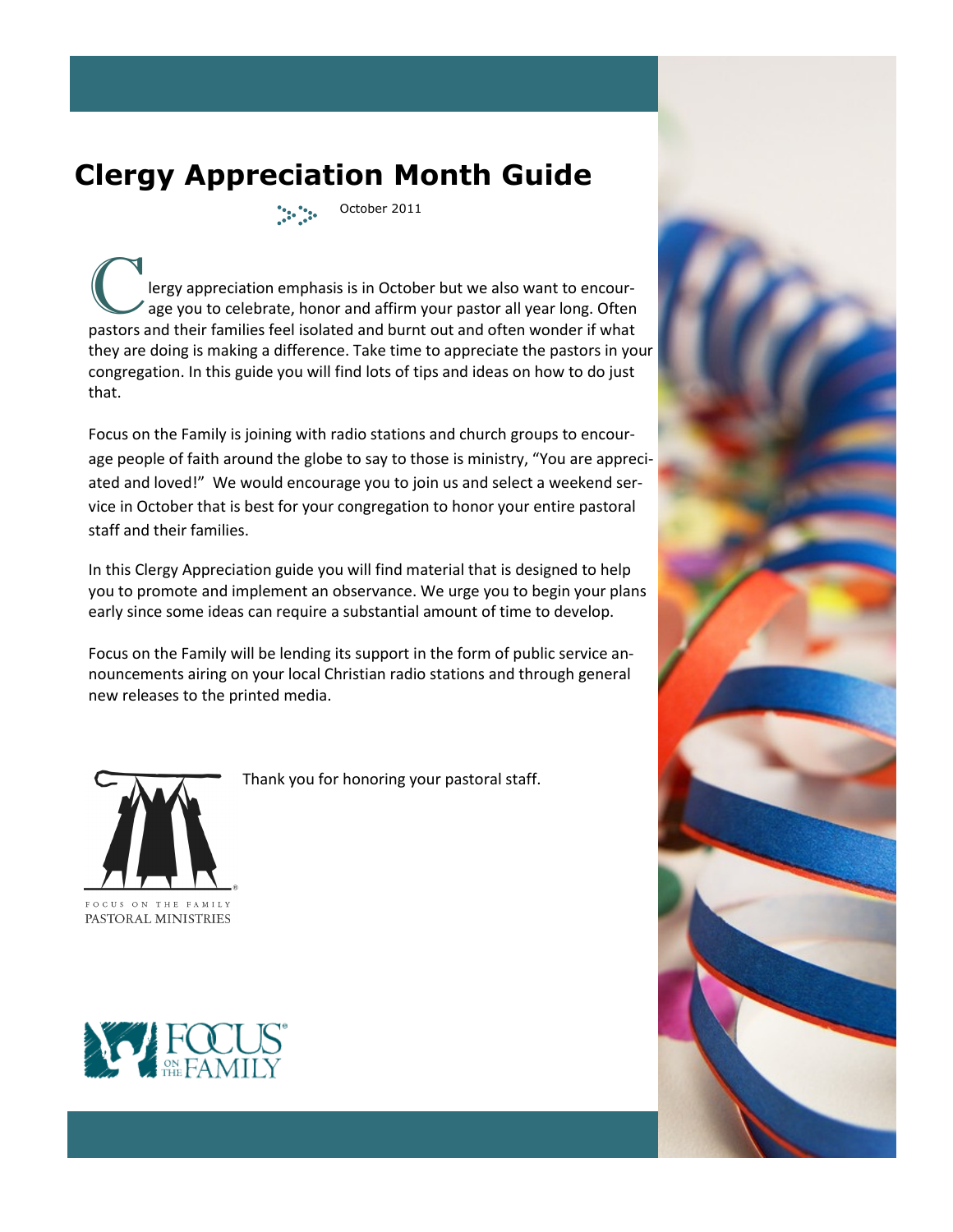## **Why Should We Honor Pastors?EXEMITY**

### 

hy is it appropriate to set aside a special time each year to give recognition and affirmation to our clergy and their families? How are their needs and circumstances different from those of carpenters, grocers or dentists, etc.?

One distinction lies in the nature of the service these leaders provide. God has entrusted to them one of the most precious of assignments—the spiritual well-being of His flock. When a pastor becomes ineffective, the very souls of his or her parishioners are endangered. When eternity is in the balance, we should all be concerned.

Another problem lies in the expectations placed on pastors. Numerous surveys have found that a very high percentage of pastors feel pressure to be the ideal role model of a Christian family—which is impossible, of course. As a result, four out of five pastors feel their families are negatively impacted by unrealistic expectations—whether self-imposed or congregation-imposed—and that ministry is an outright hazard to the health of their families. Indeed, the "pedestal" is not all it's cracked up to be.

As pastors and their families try to please the God who called them to ministry while also trying to meet the expectations of their congregations, one result is dangerous stress. In fact, 75 percent of those surveyed reported experiencing a significant stress-related crisis at least once in their ministry.

Then, of course, there is the "fishbowl" aspect of ministry, whereby the entire lives of pastoral families seem to be on public display. Every private family situation quickly seems to become a congregational or community issue. This anxiety can only be heightened when financial pressures also come to

bear, which is common since pastors typically make substantially less each year than their own board members and deacons. Nearly 70 percent of pastoral spouses work outside the home, most often due to financial need.

No one would choose to live life under these conditions unless they felt obliged to a higher, divine directive. Unfortunately, all too often, these are exactly the conditions under which pastoral families serve.

The good news is that we can make a difference! Clergy Appreciation Month is an attempt to counter the negative erosion in the lives of our spiritual leaders with positive affirmation.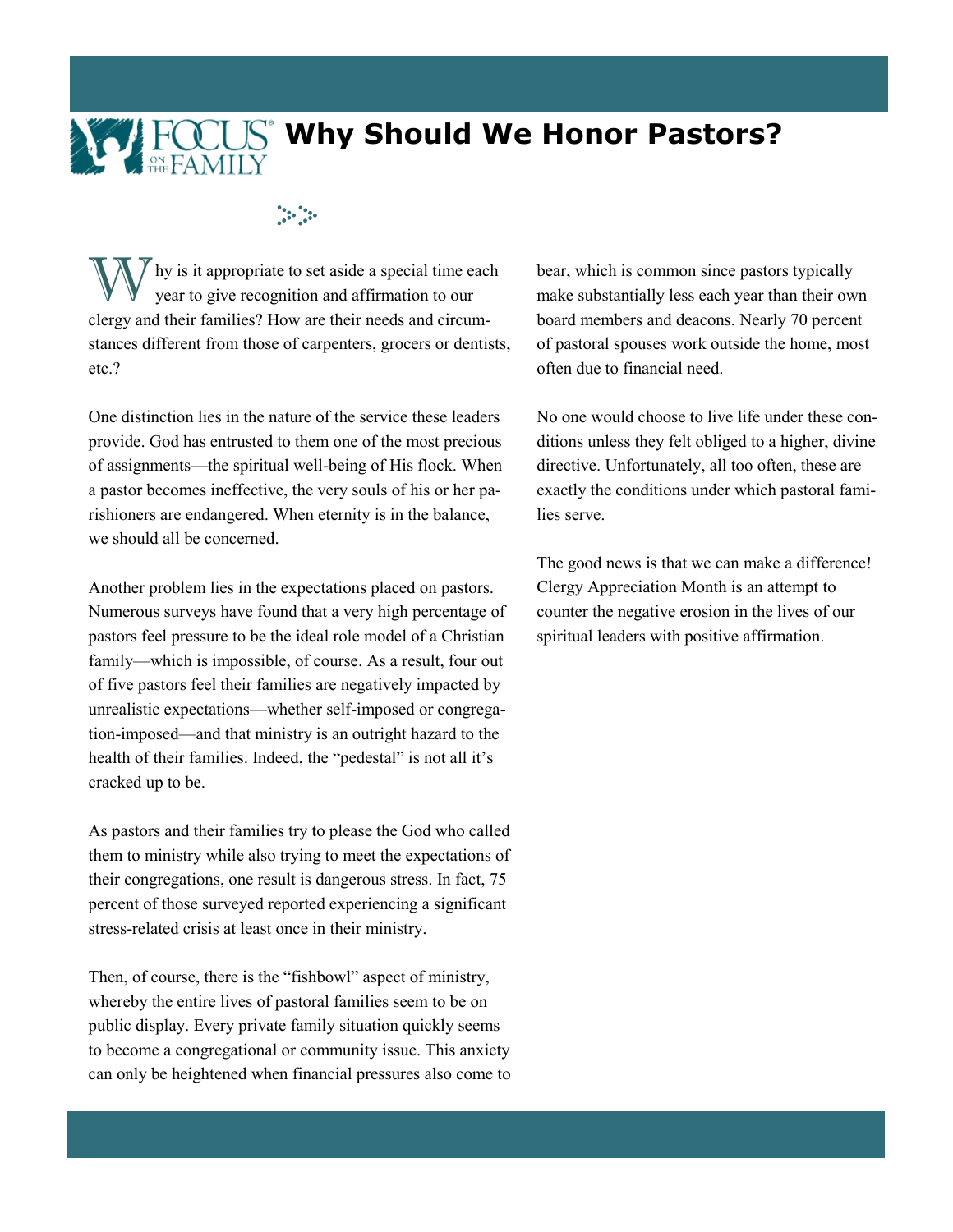

# **Planning Guidelines**

s your congregation prepares for Clergy Appreciation Month (CAM), the following guidelines will help you in planning a creative, memorable celebration.

- **Select a CAM planning committee to oversee preparations for this event.** Ideally, the committee should be representative of all members of the congregation (i.e., age, race, gender, church activity), but should remain small enough to be effective and efficient.
- **Plan the details.** Your goal is to express appreciation to your entire pastoral staff and their families. List the specific activities you want to undertake to achieve this goal.
- **Delegate the responsibilities.** Assign the responsibility for  $\bullet$ each activity on your list to one person. This person may need to enlist the assistance of others in the congregation, but making one person accountable will improve your results. Also, be sure to involve those under the direct ministry of staff pastors, such as calling on youth group members to help honor a youth pastor.
- **Communicate.** Communicate your plans to those in your  $\bullet$ congregation and community.
- **Promote your Activities.** Carefully determine the best means to promote your activities and encourage participation.
- **Monitor your progress.** Be sure that each responsible person on your planning team reports his or her progress at regular intervals. Avoid a surprise resulting from a lastminute crisis.
- **Thank the participants.** Make sure that each person who helped plan, prepare, decorate, serve, lead, entertain, speak, clean up, etc., knows how significant his or her contribution was to the success of your celebration activities.

"The elders who direct the affairs of the church well are worthy of double honor, especially those whose work is preaching and teaching."

(1 Timothy 5:17, NIV )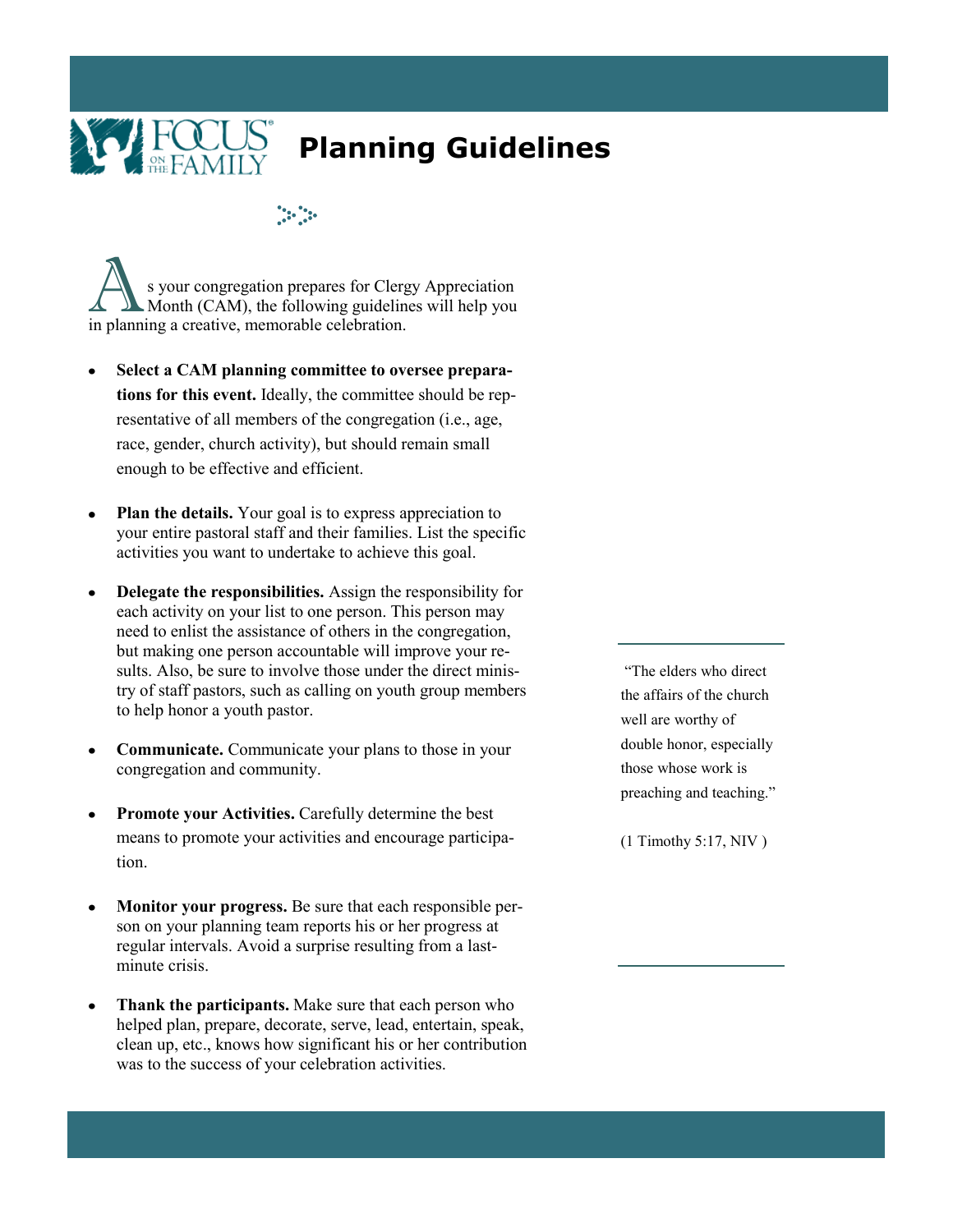# **Celebration Suggestions**

I all of your activities, remember<br>that Clergy Appreciation Month is<br>not about glorifying a man or a woman. It n all of your activities, remember  $\blacksquare$  that Clergy Appreciation Month is is a biblically consistent opportunity to recognize and encourage those whom God has called to proclaim His message and lead His people. It is a time when the entire congregation can become unified in celebration of what God is doing in its midst. Perhaps some of the following ideas may work for your congregation or may inspire you to create your own.

*Now we ask you, brothers, to respect those who work hard among you, who are over you in the Lord and who admonish you. Hold them in the highest regard in love because of their work. Live in peace with each other.*

*(1 Thess. 5:12-13)*

# **Think about these ideas:**

For example, a full-scale plan of recognition might include a banquet, a special ceremony during a worship service, special guests or speakers, a church family reunion of present and former members, gifts, plaques, flowers or an open letter of appreciation in the local newspaper. A more casual approach might simply involve a moment of recognition during a morning service.

- Host a card shower at which members and friends present either purchased or homemade greeting cards to each pastor's family. Or, distribute blank thank-you notes to be used for expressing appreciation. Encourage those participating in these types of events to be as specific as possible in their praise, revisiting favorite sermons or moments when the pastor's ministry made a difference.
- Hold a peoplepleasin' pizza party. Plan an informal time of sharing and caring around lots and lots of pizza and pop. If your pastoral families love pizza, give them certificates to a local pizza parlor to last throughout the year.
- Schedule a "Thank you flash mob." Have various groups of people stand up during the service and shout out "We love you pastor!" or "Thank you pastor you are great!"
- Team with your local Christian bookstore(s) or radio station(s) to recognize and honor your pastoral families through activities appropriate to your
- Submit an open letter to your local newspaper to announce to the community your genuine appreciation for your pastoral staff and their families.
	- Plan an evening bonfire celebration with the theme of church unity. Share the joys and sorrows you have experienced together, especially identifying the role your pastor and his family have played. Make it a time of recommitment and bonding for your entire church family.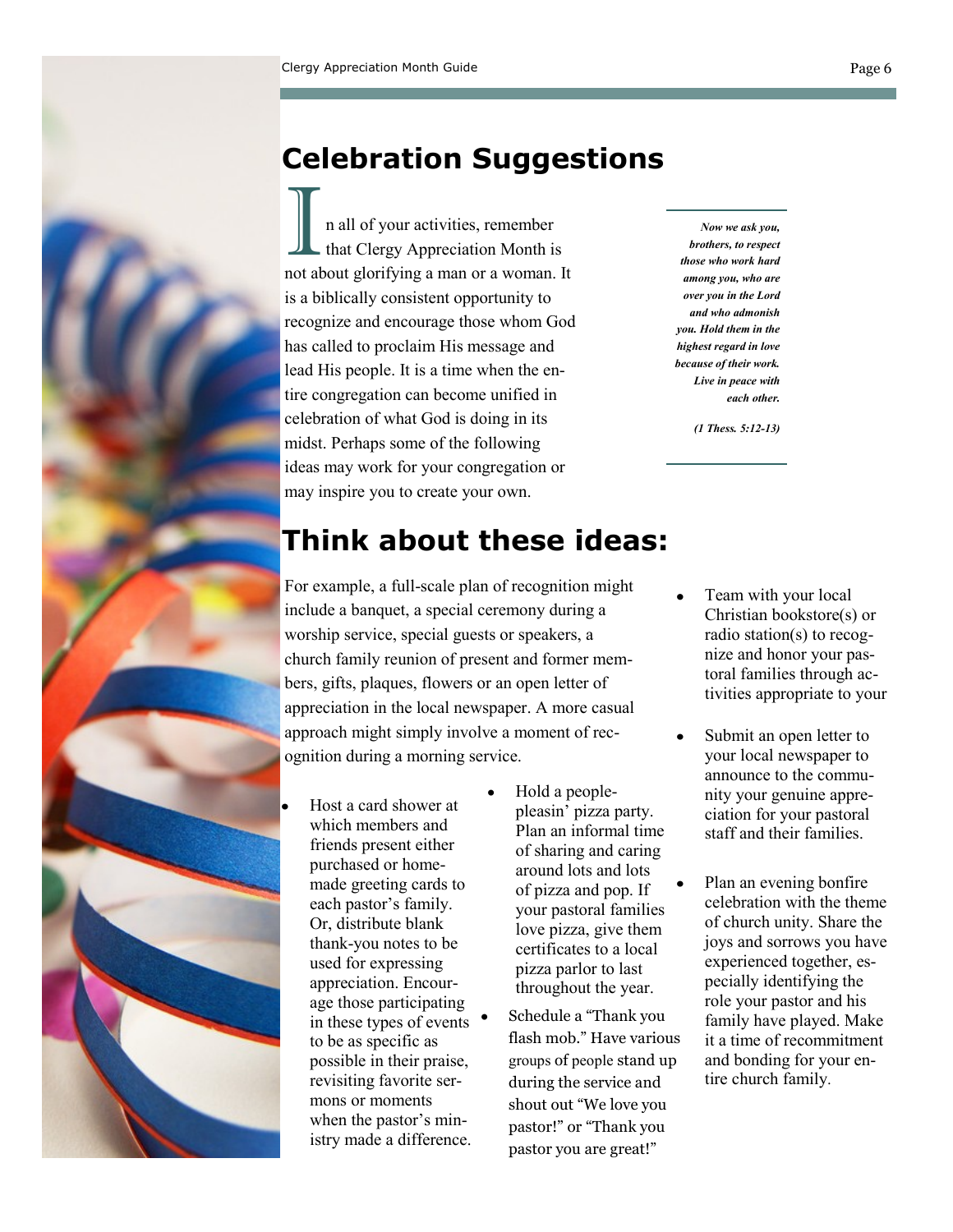

# **Think about these ideas:**

- Provide a testimony time during a worship service for those involved in the church's various ministries to share the joy they experience in serving the church. Have them emphasize the satisfaction one receives in using God-given gifts for the benefit of the body. Subsequently, offer training courses on identifying and using spiritual gifts, then encourage members to sign up for the various ministries and service needs that currently exist and that match their gifts, abilities and interests.
- Plan a special banquet in honor of your pastor(s). Have guest speakers and an entertaining program that highlight the accomplishments of the church under the pastor(s)' leadership. Prepare a "This Is Your Life" show or celebrity roast. If such an event is not possible, arrange for several members of the congregation to take the pastoral staff and their families to lunch or dinner.
- Invite local dignitaries to participate in the various appreciation events. Ask them to say a word of gratitude for your pastor and the influence of your church in the community. Invite denominational leaders who oversee your area or district to attend and participate. (You may impress them with the high regard in which you hold your pastor(s).)

• Present your pastoral family with a significant gift, including a card signed by as many people as possible. The cost of such a gift may be covered through your church budget or by asking for special donations. Consider simple gifts (a gift certificate to a local bookstore, restaurant or car wash; a magazine subscription), personal gifts (a new pair of shoes, a new suit or dress, a new set of tires), gen-

erous gifts (an all-expense-paid trip to a resort, bed and breakfast or overnight railway trip) or even practical gifts (a personal digital assistant (PDA), a conference or seminar for pastors).

- Make banners of appreciation and display them throughout the church property. Distribute appreciation ribbons, buttons, stickers or T-shirts to every member of the congregation and wear them proudly throughout the month.
- Urge the Sunday school and other children's groups to make creative appreciation messages for the staff using construction paper and bright colors. Have the pastor(s) visit them for their own ceremonies of gratitude. Then decorate staff offices with the children's artwork.
- Plant a tree or some shrubs in honor of your pastoral staff. These can make long-lasting tributes to your clergy, past and present, and can form the basis for future conversations as you talk to your children and grandchildren about the value of their spiritual leaders.
- Send a letter to members of the congregation explaining Clergy Appreciation Month and include offering envelopes for a special love offering.
- Set up a "leafless" tree that can be decorated with a variety of small gifts.
- Plan a church picnic, circus or other festive event to celebrate the day.
- Invite the extended family of your pastor to visit and assist them by underwriting the cost. Schedule a family portrait sitting or other similar activities.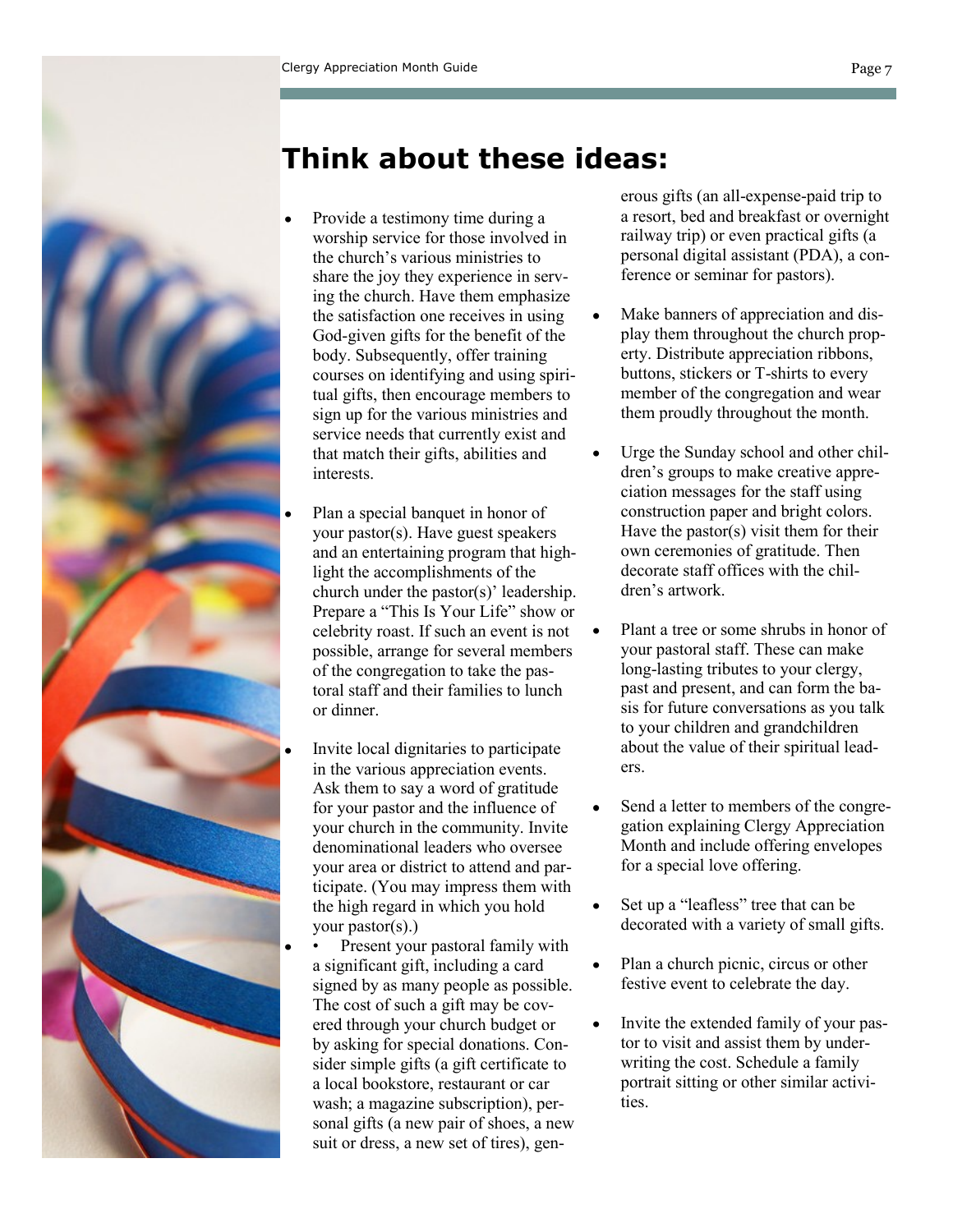

# **Think about these ideas:**

- Play taped audio or video greetings from special friends, children, fellow ministers and district officials of your pastoral staff at a special service.
- Invite a guest speaker to conduct worship and give your pastor(s) an extra paid day off.
- Schedule special prayer sessions to pray specifically for your pastors and their families. Make this a yearlong commitment, and assign special categories to each month, such as good health for the pastor's family, financial stability, courage and freedom to dream, and the pastor's marriage.
- Have super text event. Choose a day and have people text the pastor hourly with a heartfelt message of how he has touched their lives.
- Throughout the year you may want to choose the pastor's anniversary date with the church to have a special celebration. Or create a celebration based on the birthdays of the pastoral staff and their families.
- Spend some time getting to know your pastor and help the entire congregation to get to know the pastoral family. Set up a time where you highlight each person's favorite activities and foods. In a different room for each person set up a tasting table so everyone can join in and see what the favored foods taste like and then post pictures and display items focused on their activities with that member of the family's name so as people walk the tour they get to know something special about each member of the pastoral family.

*Here is a trustworthy saying: If anyone sets his hear on being an overseer , he desires a noble task. Now the overseer must be above reproach, the husband of but one wife, temperate, selfcontrolled, respectable, hospitable, able to teach, not given to drunkenness, not violent but gentle, not quarrelsome, not a lover of money. He must manage his own family we land see that his children obey him with proper respect (if anyone does not know how to manage his own family , how can he take care of God's Church?) He must not be a recent convert, or he may become conceited and fall under the same judgment as the devil. He must also have a good reputation with outsiders, so that he will not fall into disgrace and into the devil's trap. (1 Timothy 3:1-7 NIV)*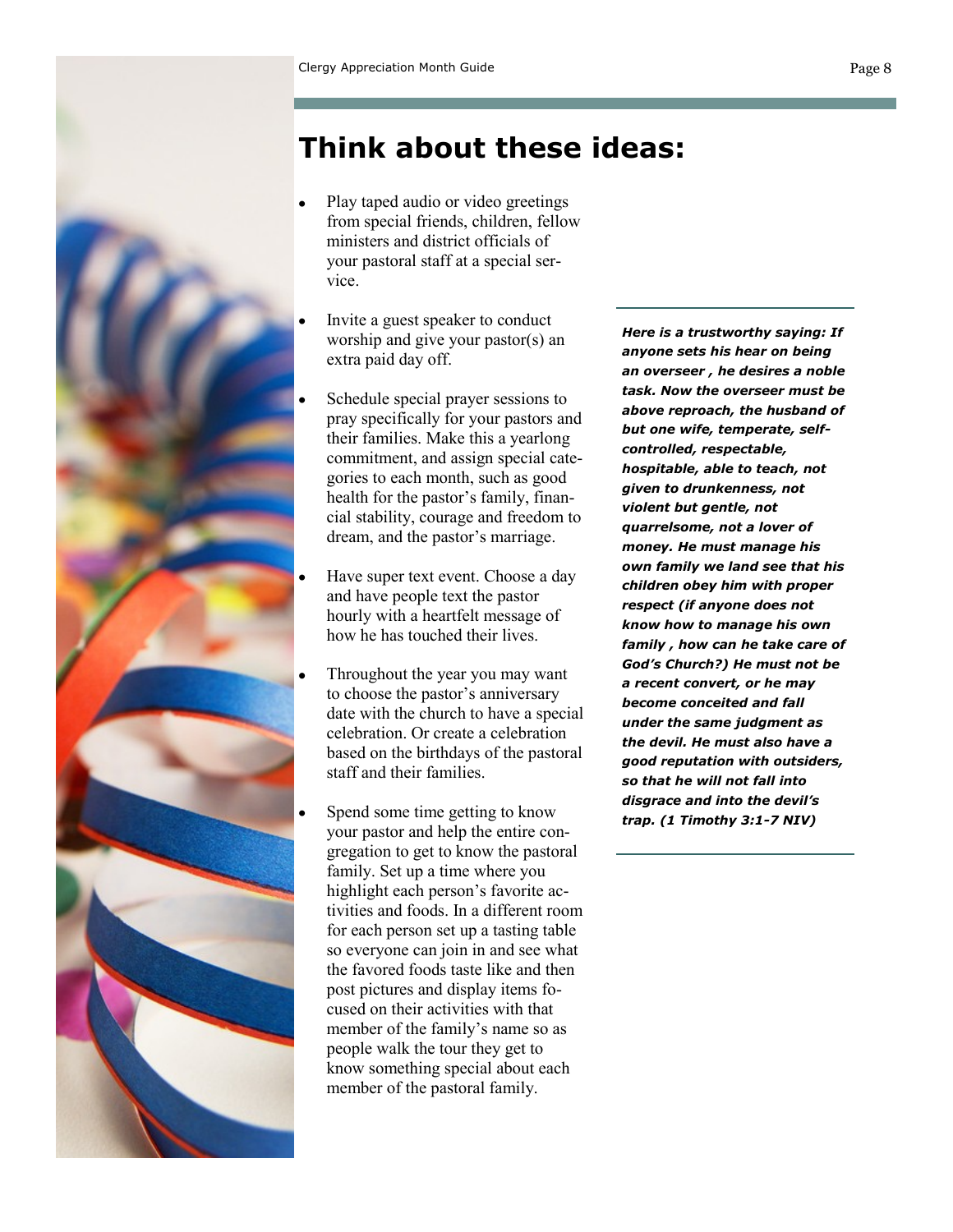# **Sample News Release**

se the following format to create a news release for publication in your local newspaper to let your community know how much you appreciate your pastoral staff and their families.

# SAMPLE NEWS RELEASE

*[Contact person's name and phone number]* 

# *[Church Name] Pays Tribute to Pastor(s)! [Your city, your state]*

— October is Clergy Appreciation Month, and on *[celebration date], [church name] will honor [pastor(s) name(s)] for [his, her or their] tireless commitment to [his, her or their] congregation and community.* 

*[Provide a picture of the pastor and a link to your website]*

*[Provide paragraph(s) detailing years of service, outstanding accomplishments and family members for each pastor.]* 

We invite you to attend this special Clergy Appreciation Month celebration on *[date]*  at *[time(s)]* and join us in thanking *[pastor(s) name(s)]* for *[his, her or their]* sacrificial dedication, spiritual teaching and wise counsel. Clergy Appreciation Month is an annual effort that seeks to acknowledge the tremendous contribution of—and pressures facing—religious leaders around the world.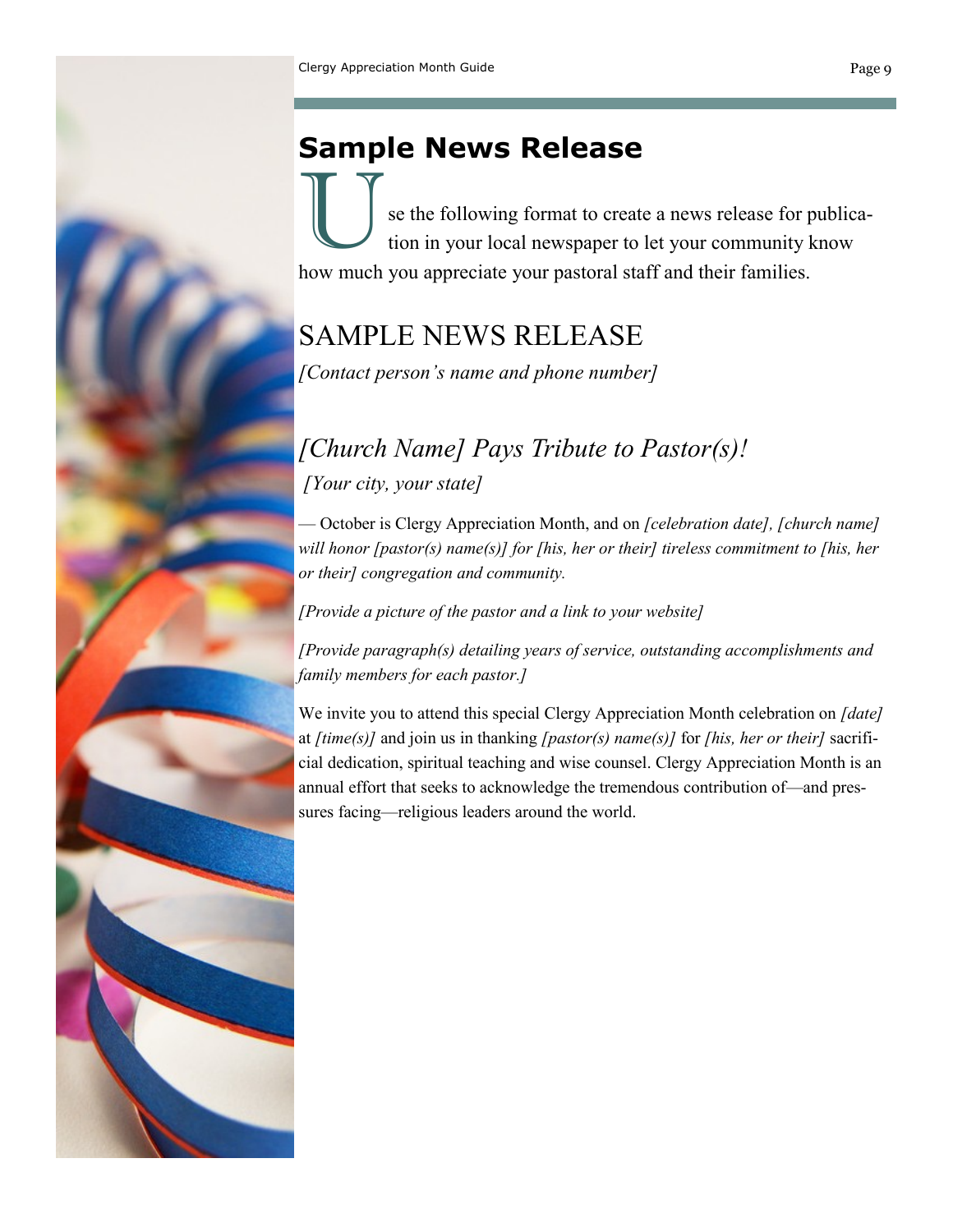# **Tangible Expression of Appreciation**

Tangible Express<br>
Some tangible expression of appreciation (meals, handcrafts, small gifts, bouquets of flowers or balpreciation (meals, handcrafts, small gifts, bouquets of flowers or balloons, personal poetry). This will assure that your pastoral family feels affirmed throughout the entire month. inserts, posters, invitation letters and other promotional material customized for your church and its pastoral staff.

- Design a memorial scrapbook. Insert photos and other souvenirs of the previous 12 months of your pastoral staff's ministry. Be sure to include lots of pictures of congregation members. You might hire a photographer to capture your Clergy Appreciation Month activities as the fitting conclusion of your scrapbook.
- Participate in renovating part of the pastor's home. There are almost always home improvements that pastors need, but cannot afford or do not have the skill or time to accomplish.
- Present each of your pastors with a packet of personal service coupons. Have members of the congregation pledge to provide services for your pastoral families, such as lawn service, child care, car repairs or catered dinners. You might even pledge to assist with projects around the church campus, such as fixing a sign, repainting the parking lot stripes or teaching the pastor's class one Sunday. And don't forget spiritual tasks, such as a commitment to pray each day for every member of your pastoral families.
- Ask business members throughout your community to use a portion of their advertising marquees to extend

your congregation's message of appreciation. A discount for your pastor's family might also be offered by that business during the month of October.

- Distribute individual quilt squares to congregation members and encourage each contributing family to personalize its square. The finished quilt would become a long-lasting reminder of appreciation.
- Print bumper stickers with the message, "We love our pastor(s)!—from the congregation of [Your Church]."

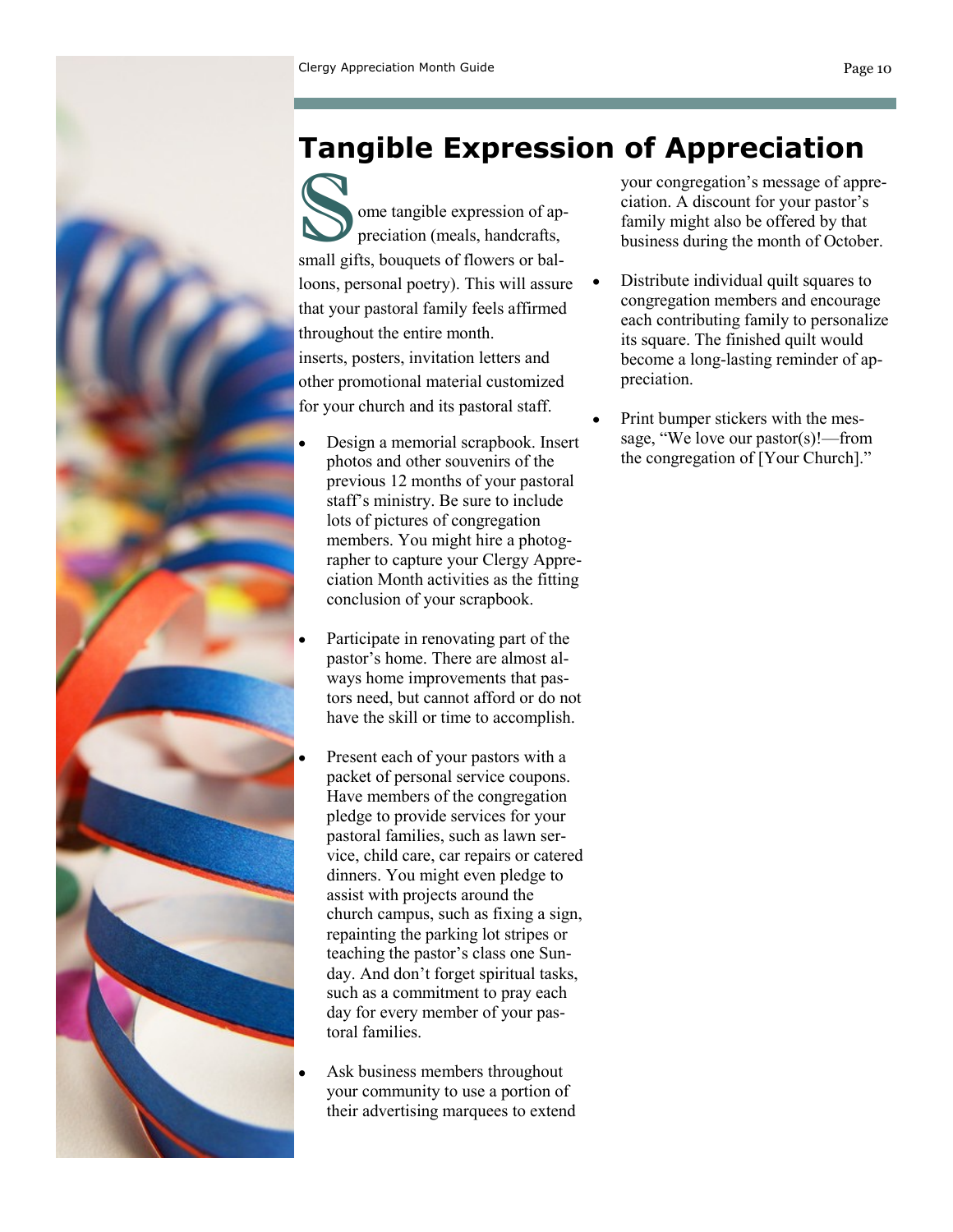# **Tangible Expression of Appreciation**

Provide paid time off and travel funds for your pastoral families to visit their relatives. Getting away for special holidays or family events can be a memorable time of respite and relaxation.

- Give your pastor(s) a cell phone (for personal use only) and pay for the first year of charges. Or give your pastor a phone card for prepaid longdistance calling.
- Provide your pastor's family with upgraded hardware equipment or a software package for their home computer.
- Name something after your pastor(s), such as a room or banquet hall in the church, a scholarship fund or an annual church picnic.
- Improve your pastor's working environment by upgrading or expanding his office or study, adding bookcases and file cabinets, or replacing out-ofdate office equipment and furniture.
- Create a pastors' hall of fame in your church with photos and memorabilia of your present and past ministers.
- Film a video scrapbook and tribute that highlights your pastor's ministry, co-workers and congregation members.
- Build a praise puzzle. Buy a large picture puzzle, assemble it, then have the congregation write personal notes of appreciation on the back in various colors and handwriting. When the messages are complete, disassemble the puzzle and give each family in the congregation a few random pieces with a date when they are to send their pieces to the pastor(s). As the puzzle is gradually assem-

bled, it will surely be a blessing. (This works especially well in a small congregation.)

- Plan theme dinners throughout the month at individual homes, assigning all participating non-host adult members of the congregation to the host homes (along with pastoral staff and their spouses). Each adult couple/ individual should bring part of the meal. Plan an intimate time of sharing with the pastoral staff couple, including how each member has been blessed by their ministries.
- Give tickets to activities especially enjoyed by your pastoral staff, such as sporting events, the symphony, a play or dinner theater, a rodeo, a home show or gardening show, an antique auction or antique car show, etc.
- Plaster signs on your church vans/ buses that proclaim the message to your community of how much you love your pastoral staff.
- Make a paper prayer chain. On separate strips of colored construction paper, have each family (children included) write down the specific prayer topics concerning their pastor(s) for which they will regularly remember to pray.
- Prepare a "Sunshine Jar" for each pastoral family. Fill a large decorative jar with notes containing favorite Scripture verses and/or encouragement to be read anytime a boost is needed.
- Always look for new ways to honor and recognize your full pastoral staff and their families throughout the entire year. And don't forget to continually support them through your prayers.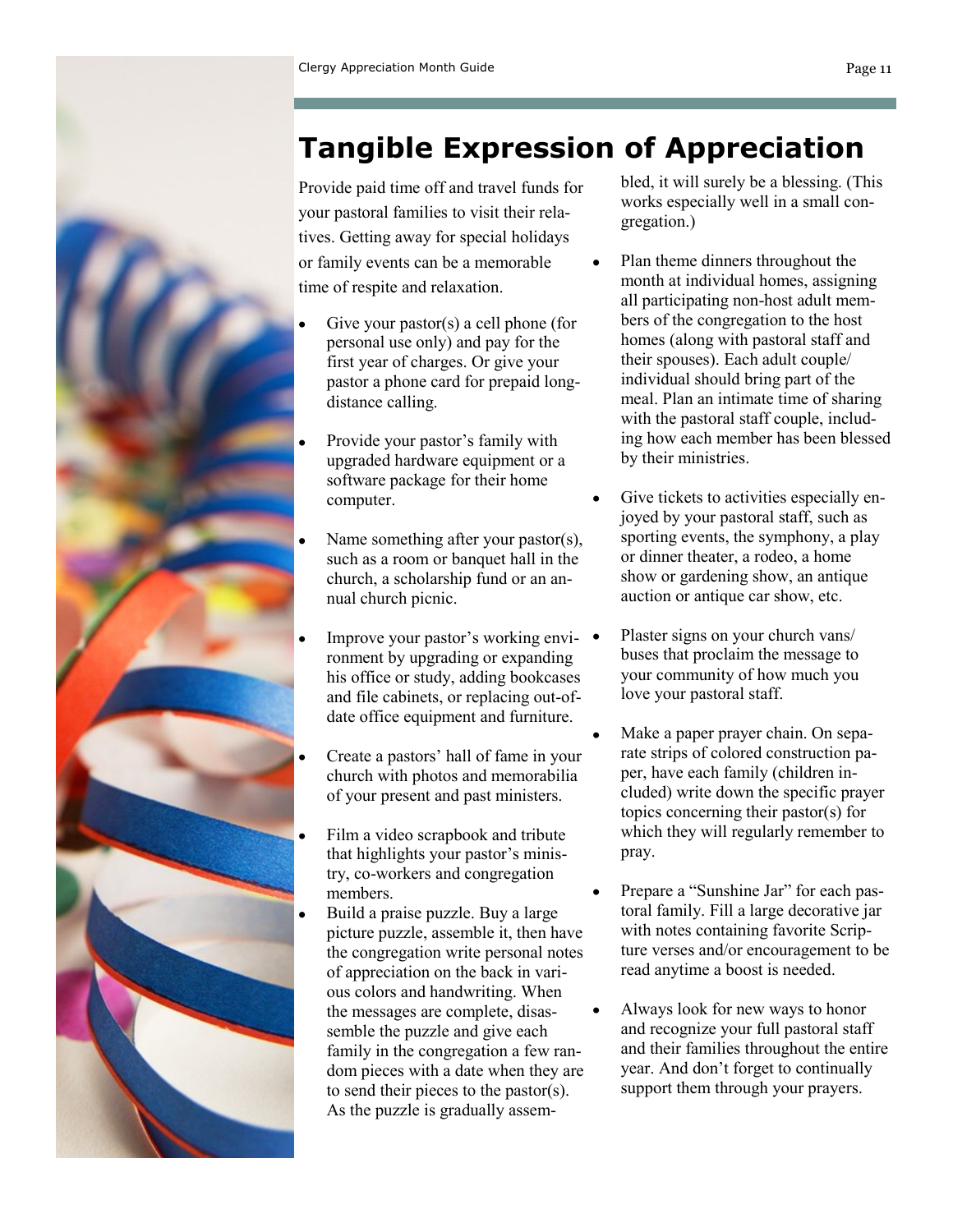

# **Invest in YOUR PASTOR**

I t is virtuous, invigorating and biblical to set aside time each year to honor your pastoral staff and their families. It can be one of the most enjoyable and unifying times your congregation will experience. But it is also imperative that your appreciation of your pastor(s) not be confined to just one weekend or one month. It needs to occur throughout the entire year. In fact, it needs to be present throughout their entire ministry with your church.

There are a number of long-term ways your congregation can show its love and appreciation for your pastor(s) and demonstrate its respect for their divine calling among you. Here are a few very important things your church can do to provide the ongoing care God expects from you:

1.) Establish a pastoral care team. Select a handful of people from your congregation who will be charged with overseeing the welfare of your pastor and family. They will be their advocates. As such, they will regularly monitor their physical, mental, emotional and spiritual wellbeing; offer suggestions to congregational leaders that would improve their living conditions; represent the pastor's interests in any discussions on such matters; and ensure that the following entitlements are properly available.

2.) Provide fair and adequate salary, compensation and retirement benefits. The Bible says, "The worker deserves his wages" (Luke 10:7, NIV). A pastor should be compensated on a par with the people being served and other ministers in the same community. Leadership in every church should be more concerned

about the physical and fiscal well-being of the pastor than nearly any other area. The quality of such care is a reflection upon you as a congregation and a witness to your community of Christ's love in action. Recognize your pastor as a uniquely trained professional with related education loans to repay, family-raising needs and expenses similar to your own, and a right to a comfortable retirement. Make this support a priority. Review it and adjust it regularly. Give your pastor the freedom to minister instead of worry.

3.) Allow time off for professional development. Encourage your pastor to continually challenge improve himself/herself by underwriting his/her participation in spiritual retreats, conferences, denominational functions and continuing education each year.

4.) Allow time off for relaxation and restoration. All pastors need time away with their families, as well as time alone with God. Give your pastor at least one or two days off each week, and respect his or her privacy during those days. Set boundaries and make sure the members of the congregation respect them. Grant your pastor adequate vacation days, based on the total number of years in full-time ministry, not tenure at your church. Also, give time off (replacement days) for holidays worked, and allow guilt-free time away for personal matters or bereavement.

5.) Give freedom to dream and permission to lead. Be open to new ideas. Your pastor has access to resources and new concepts from the world's greatest religious leaders. That means he/she will probably come to you with ideas and dreams for your congregation that may at first seem a bit grandiose or unrealistic. But stay open. Dreams are fragile. Work to keep your pastor dreaming and alive. Don't be afraid to let him/her fail occasionally. Follow his/her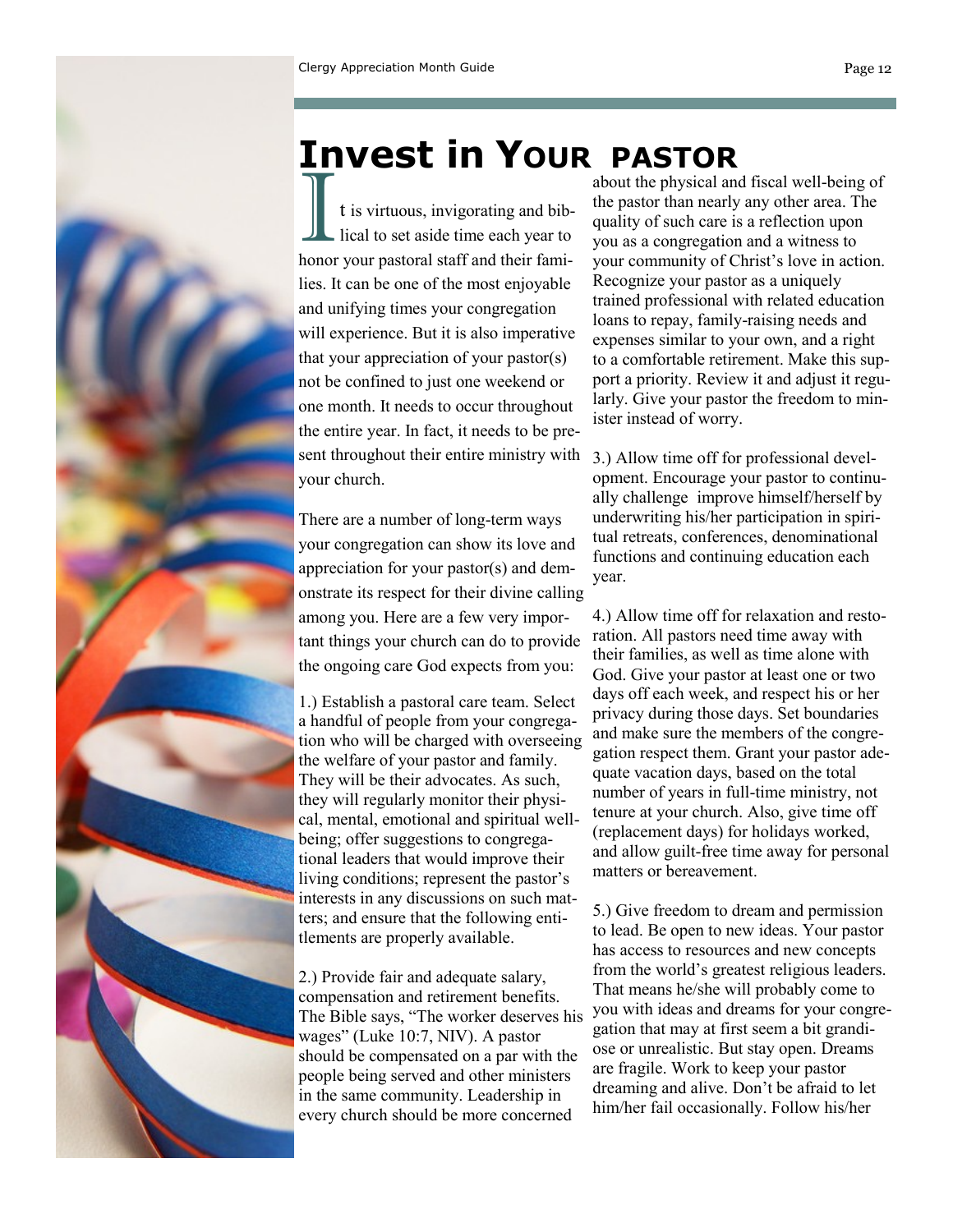

# **Invest in YOUR PASTOR**

leadership rather than presenting constant Recognize the tremendous sacrifices he/ opposition. Allow and expect him/her to speak out honestly against sin and injustice. Let the Holy Spirit work.

6.) Be willing to participate enthusiastically in shared ministry. The most exhilarating moment a pastor can experience is to have a layperson say, "Pastor, I really want to make a difference in my world for Christ. I want to put on the whole armor of God and enter the fray. Will you help me? Will you train me? Will you pray for me?" Join your pastor in God's ministry.

7.) Support your pastor with regular prayer, love and encouragement. These are the most important things a church member can provide for a pastor. Prayer empowers pastors to be the people God called them to be. It is difficult to pray for someone and be critical at the same time. Love your pastor(s) as Jesus loves them, and show it through regular, tangible acts of encouragement (such as simple cards or notes) all year long.

8.) Create an atmosphere that minimizes ministry stress and unrealistic expectations. Cherish your minister's Christ-like character as a priceless asset for your church. Avoid grumbling, poisonous humor or a negative spirit. Be loyal. Come alongside him or her to facilitate personal renewal and restoration. Keep him/her accountable in avoiding an excessive schedule and maintaining healthy priorities.

9.) Care for your pastor's family. Don't expect pastoral families to be any more perfect than your own. Recognize that every family is unique and eliminate unrealistic expectations. Encourage your pastor to make family a priority (even above ministry to you) and to give it the time, energy and effort required to keep it healthy.

she makes on your behalf and offer massive affection and affirmation. Provide for their comfort, needs and preferences. Don't cut corners.

10.) Support pastoral caregiving ministries. Pastors do burn out. Even though you do everything within your power to care for them, statistics show that your pastor or his/her family may some day need unique caregiving assistance. There is no shame in it, neither for you nor them. Facilitate such care by financially supporting one of the special ministries or denominational programs that offer assistance to pastors and their families. If and when it becomes necessary, cover any costs associated with renewing your pastor to full strength and restoring his/her ministry.